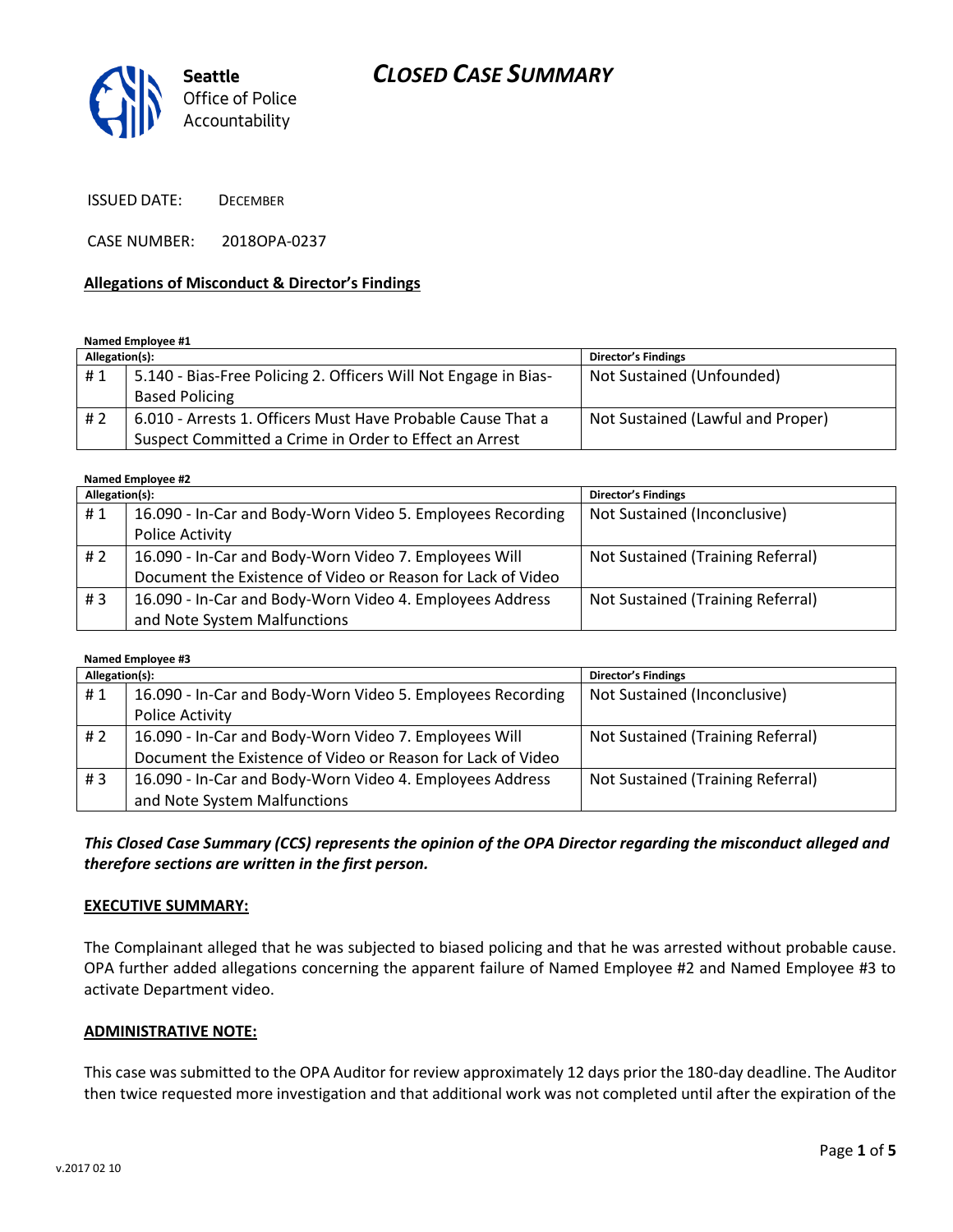

# *CLOSE CASE SUMMARY*

OPA CASE NUMBER: 2018OPA-0237

180-day deadline due to heavy workloads. As such, the Director's Certification Memo in this case was not completed within the 180-day timeline set forth in the Collective Bargaining Agreement between the City of Seattle and SPOG.

#### **ANALYSIS AND CONCLUSIONS:**

### **Named Employee #1 - Allegation #1** *5.140 - Bias-Free Policing 2. Officers Will Not Engage in Bias-Based Policing*

Officers responded to a report of a suspicious person. The officers encountered a female victim who stated that she had been assaulted by the Complainant. The officers contacted the Complainant, who did not dispute that a physical altercation occurred but who stated that he was defending himself. After conducting further investigation, the officers developed probable cause to arrest the Complainant and Named Employee #1 (NE#1) took him into custody. The follow-up investigation of the incident determined that the victim suffered broken ribs as part of the assault. The investigators also determined that the Complainant had a history of paranoia and had ongoing issues with other residents in the building.

SPD policy prohibits biased policing, which it defines as "the different treatment of any person by officers motivated by any characteristic of protected classes under state, federal, and local laws as well other discernible personal characteristics of an individual." (SPD Policy 5.140.) This includes different treatment based on the race of the subject. (*See id*.)

The Complainant's interaction with the officers and his arrest were captured on Department video. Based on a review of that video and the other evidence in the record, there is no indication that NE#1 engaged in biased policing. Indeed, the evidence indicates the contrary – that NE#1 conducted himself appropriately and consistent with policy during this incident. OPA deems the Complainant's allegation to be completely unsupported by the clear facts of this case.

For these reasons, I recommend that this allegation be Not Sustained – Unfounded.

Recommended Finding: **Not Sustained (Unfounded)**

#### **Named Employee #1 - Allegation #2**

### *6.010 - Arrests 1. Officers Must Have Probable Cause That a Suspect Committed a Crime in Order to Effect an Arrest*

SPD Policy 6.010-POL-1 requires that officers have probable cause to believe that a suspect committed a crime when effectuating an arrest. Stated differently, where an arrest is not supported by probable cause, it violates law and Department policy.

As discussed above, the Complainant was identified as the perpetrator in an assault by the victim. The officers also obtained corroborating information from another witness and the building manager. Accordingly, there was abundant probable cause to arrest him for assault. For these reasons, I recommend that this allegation be Not Sustained – Lawful and Proper.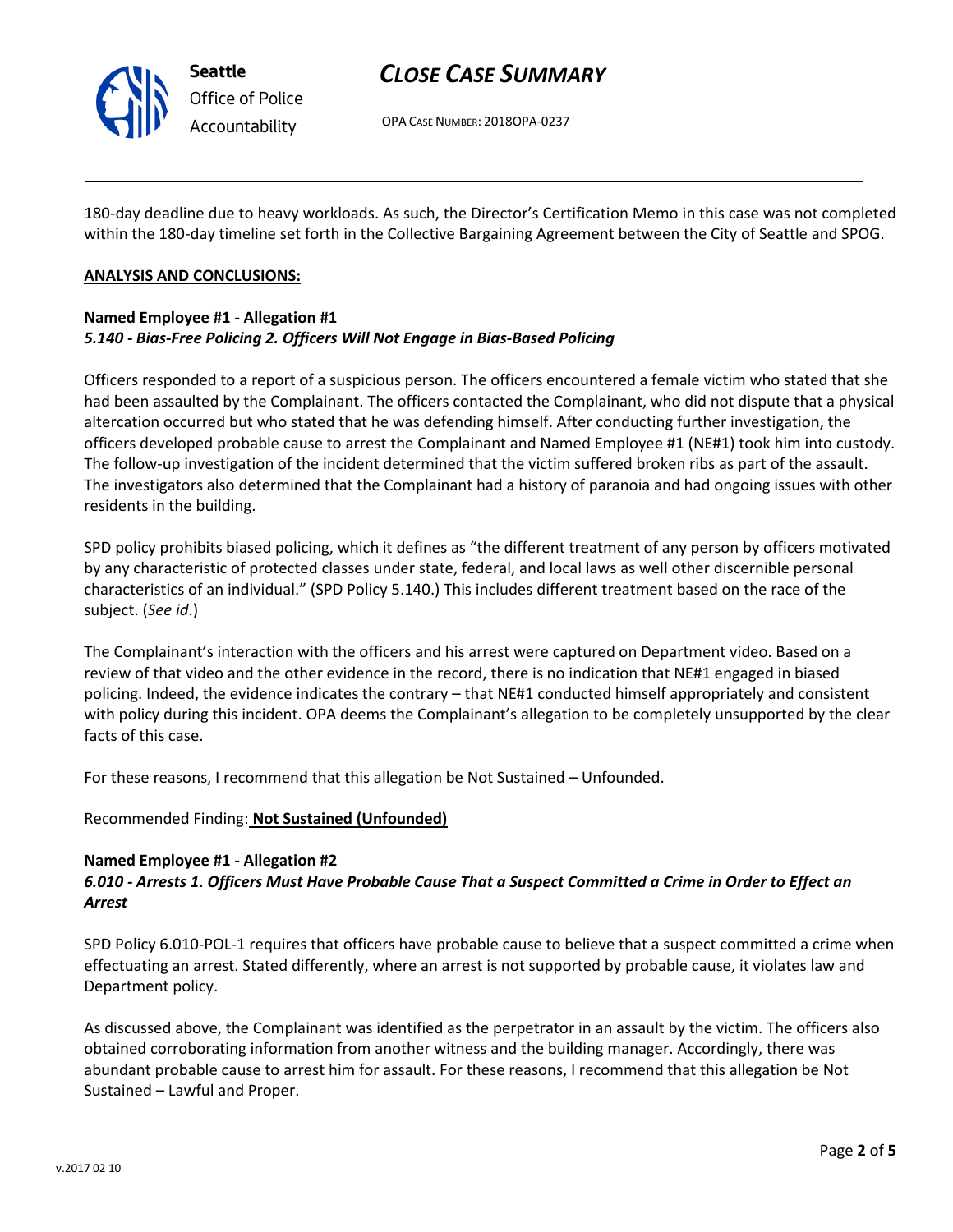

# *CLOSE CASE SUMMARY*

OPA CASE NUMBER: 2018OPA-0237

#### Recommended Finding: **Not Sustained (Lawful and Proper)**

#### **Named Employee #2 - Allegation #1** *16.090 - In-Car and Body-Worn Video 5. Employees Recording Police Activity*

During its investigation, OPA's review of the CAD Call Report indicated that both Named Employee #2 (NE#2) and Named Employee #3 (NE#3) responded to this call; however, neither recorded In-Car Video (ICV). Moreover, there was no reference to the missing video either in the CAD Call Report or the General Offense Report.

SPD Policy 16.090-POL-1(5) concerns when Department employees are required to record police activity. SPD Policy 16.090-POL-1(5)(b) sets forth the categories of activity that must be recorded, which include: responses to dispatched calls starting before the employee arrives on the scene; traffic and Terry stops; on-view infractions and criminal activity; arrests and seizures; searches and inventories of vehicles, persons, or premises; and questioning victims, suspects, or witnesses.

When they responded to the scene, NE#2 and NE#3 activated their emergency lights and siren. As such, their ICV should have activated. However, it did not and they did not record. NE#3 indicated that, due to the fact that they activated their patrol vehicle's emergency equipment, he presumed that the ICV would have recorded.

Both NE#2 and NE#3 referenced the fact that their ICV system may have malfunctioned. NE#3 stated that, after they responded to the incident, they returned to their vehicle and determined that the MDT system had shut down. NE#3 believed that this shut down may have caused the failure to record ICV. NE#3 stated that they then rebooted the MDT and it appeared to be working properly at that time. NE#2 told OPA that, prior to leaving for the call, their system crashed. NE#2 recalled that NE#3 told him that they would go to the scene anyway. In this respect, NE#2's description was inconsistent with NE#3's recounting.

Regardless of this discrepancy, it appears possible that there was a malfunction with the officers' ICV system. Ultimately, however, it cannot be established by a preponderance of the evidence whether this potential malfunction, rather than an act of omission on the part of NE#2 and NE#3, caused the failure to record. As such, I recommend that this allegation be Not Sustained – Inconclusive.

#### Recommended Finding: **Not Sustained (Inconclusive)**

#### **Named Employee #2 - Allegation #2**

### *16.090 - In-Car and Body-Worn Video 7. Employees Will Document the Existence of Video or Reason for Lack of Video*

SPD Policy 16.090-POL-1(7) requires that Department employees document the existence of video or the reason for the lack of video. Officers are required to note the failure to record in an update to the CAD Call Report, as well as to provide an explanation for the lack of a recording in an appropriate report. (SPD Policy 16.090-POL-1(7).)

Both NE#2 and NE#3 asserted that NE#3 notified radio of the officers' failure to record ICV. However, this notification was not reflected on the CAD Call Log.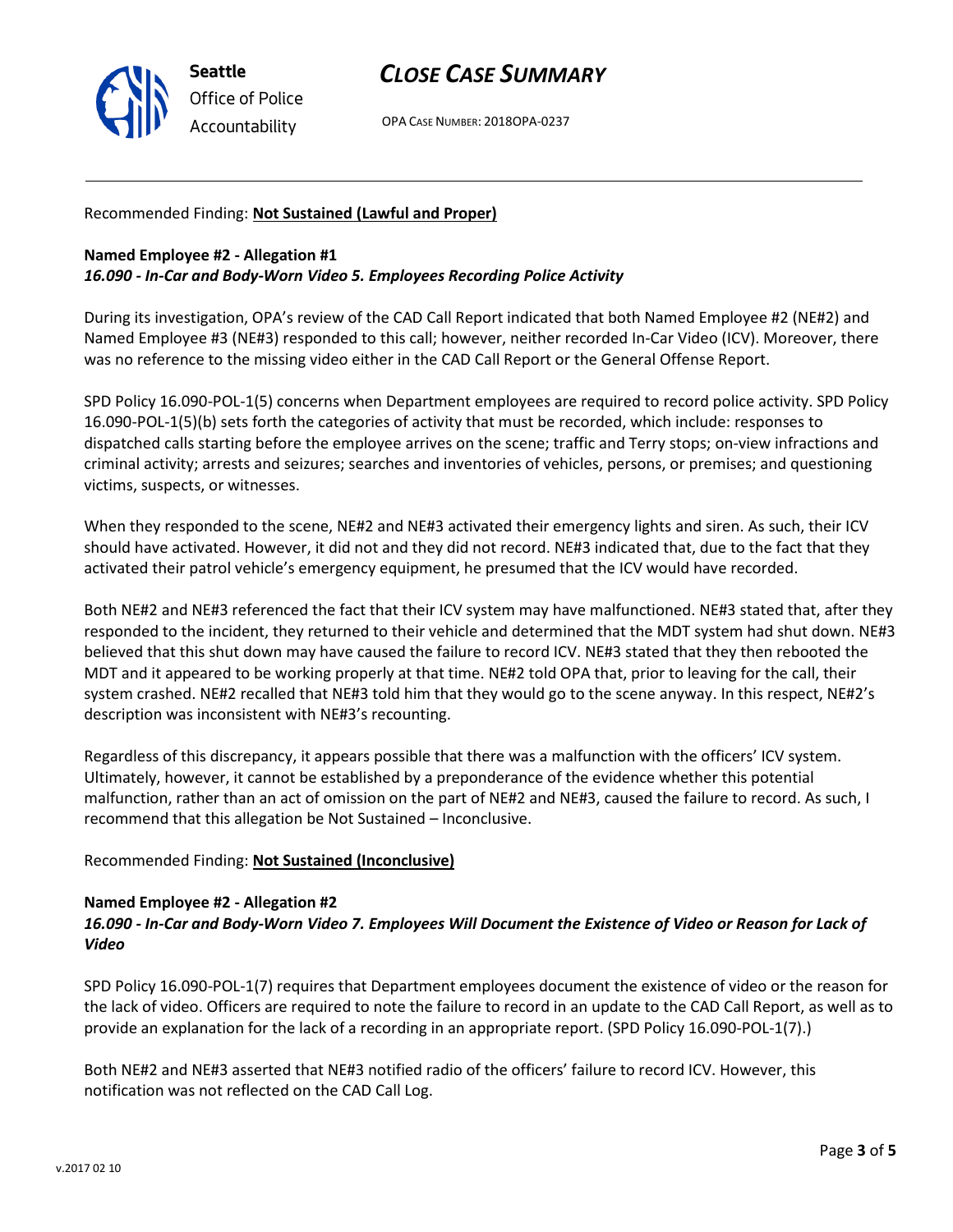

# *CLOSE CASE SUMMARY*

OPA CASE NUMBER: 2018OPA-0237

Even if he had done so, which OPA believes based on the officers' statements, both NE#2 and NE#3 still failed to comply with this policy as they did not document the failure in an appropriate report and include therein the reason for the lack of video.

While this lack of reporting constituted a technical violation of policy, I recommend that NE#2 and NE#3 receive Training Referrals rather than Sustained findings.

• **Training Referral**: NE#2 and NE#3 should be retrained on SPD Policy 16.090-POL-1(7). Specifically, they should be reminded of their obligation to note the failure to record Department video in an update to the CAD Call Log, as well as reminded of their further obligation to provide an explanation for the lack of a recording in an appropriate report. This retraining and associated counseling should be documented and this documentation should be maintained in an appropriate database.

#### Recommended Finding: **Not Sustained (Training Referral)**

#### **Named Employee #2 - Allegation #3** *16.090 - In-Car and Body-Worn Video 4. Employees Address and Note System Malfunctions*

SPD Policy 16.090-POL-1(4) provides the following instruction: "If an employee discovers an operational issue with ICV or BWV at any time during the shift, the employee will contact ITS for troubleshooting (if applicable), note the issue in a CAD update, and notify a supervisor as soon as practicable."

As discussed above, OPA credits the officers' account that NE#3 notified radio of the failure to record. However, they failed to contact ITS and to notify a supervisor. This was the case even though both officers opined that the failure to record was based on a malfunction with the ICV system.

While I find that the failure to take these steps represented a technical violation of policy, I believe that Training Referrals rather than Sustained findings are more appropriate here.

• **Training Referral**: NE#2 and NE#3 should be retrained on SPD Policy 16.090-POL-1(4). Specifically, they should be reminded that when a Department video system malfunctions, they are requiring to contact ITS and notify a supervisor. This retraining and associated counseling should be documented and this documentation should be maintained in an appropriate database.

#### Recommended Finding: **Not Sustained (Training Referral)**

### **Named Employee #3 - Allegation #1** *16.090 - In-Car and Body-Worn Video 5. Employees Recording Police Activity*

For the same reasons as stated above (*see* Named Employee #2, Allegation #1), I recommend that this allegation be Not Sustained – Inconclusive.

Recommended Finding: **Not Sustained (Inconclusive)**